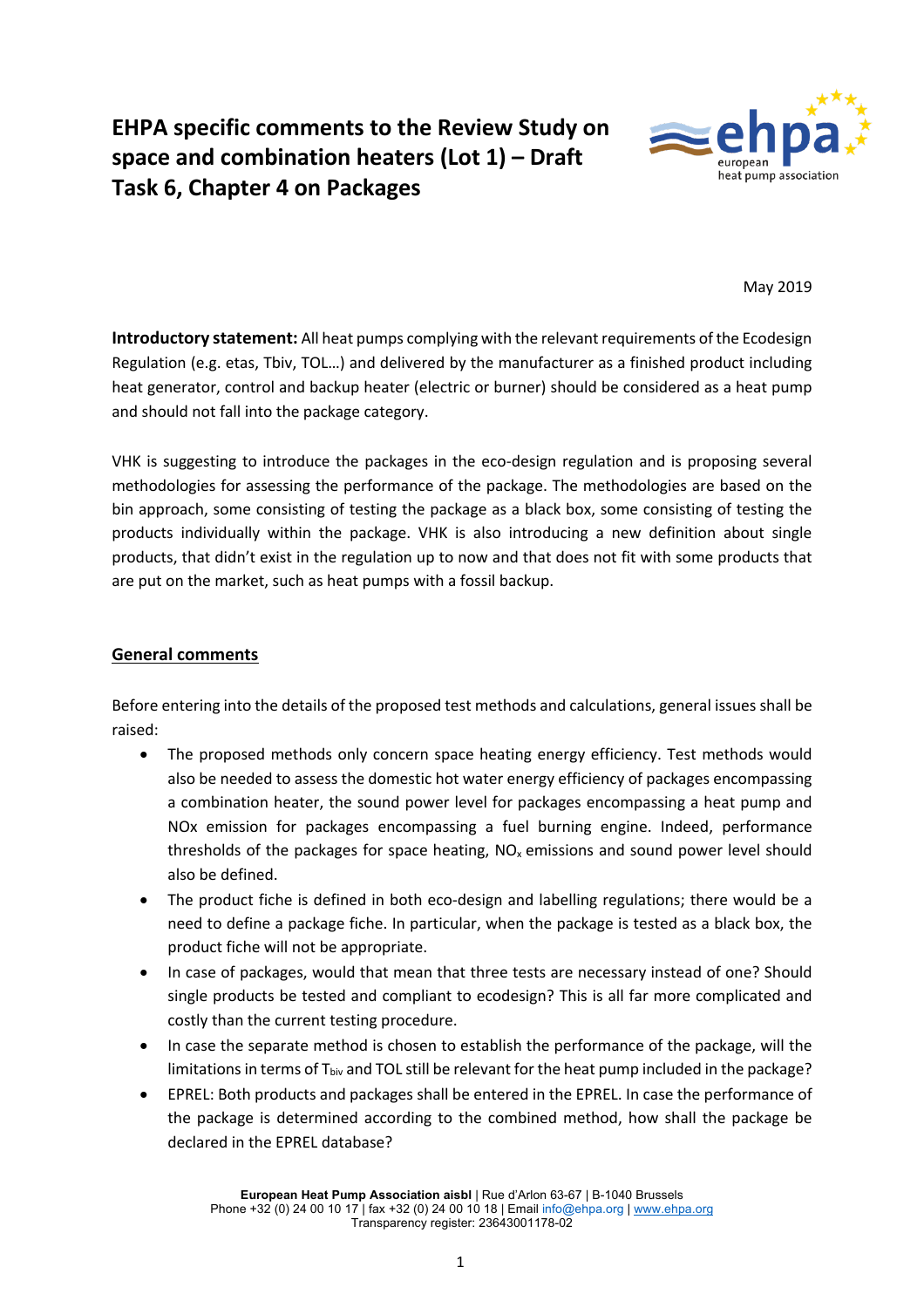- Will the possibility remain for installers to make their own package label, in particular for solar? And how? Will the installers be required to only install "on-site made" packages that fulfil the eco-design requirement on energy efficiency? How to verify? The risk is to have no package but only compliant products put on the market and non-compliant "on-site made" packages installed (risk of no good performance achieved).
- Will heat pumps equipped with a back-up heater be considered as a package of a heat pump + electrical boiler?

### **Testing methods and standards for packages**

As the proposed testing methods are not yet included in any standards:

- There is a high risk for high deviation between results obtained in different laboratories
- It will not be always possible for a laboratory to get accredited for these methods, which could be a burden for third party conformity assessment
- The testing of the package as a black box may require specific test facilities and will limit the possible use of independent laboratories for 3<sup>rd</sup> party conformity assessment
- The individual testing of the products within the package may require specific test facilities or to test the different products in different labs. This will also limit the  $3<sup>rd</sup>$  party conformity assessment.

Since the development of HP with fossil backup, the CEN standardization groups have already worked to introduce hybrids in the standard EN14825 for heating and in EN13203-5 for DHW. EHPA regrets and does not understand why the following work is not considered by the consultant. It is also important that CEN standardization groups that are working on testing methods for packages, such as HP+boiler (hybrid), clearly and as soon as possible identify the playing field for the revised regulation to avoid unnecessary development of testing methods.

### **Conclusion**

It was not clearly mentioned in the VHK reports that it was intended to introduce the package within the eco-design regulation and thus no chance has been given to the stakeholders to react on that issue before the stakeholder meeting. Technical discussions are highly needed as these proposed changes will have huge consequences on many existing products. For EHPA it is of utmost importance that the heat pumps definition remains unchanged, meaning that heat pumps equipped with a backup heater, either electrical or fossil fuel, will be considered as a heat pump appliance.

Time is also needed to investigate more thoroughly the proposed methods. Certain coefficients are introduced which need to be explained. A technical meeting would be welcome in order to clarify the points highlighted in this document and to discuss the proposed testing methods. Indeed, manufacturers call for the performance of the hybrid products put on the market to be considered as it is tested and not evaluated in a package.